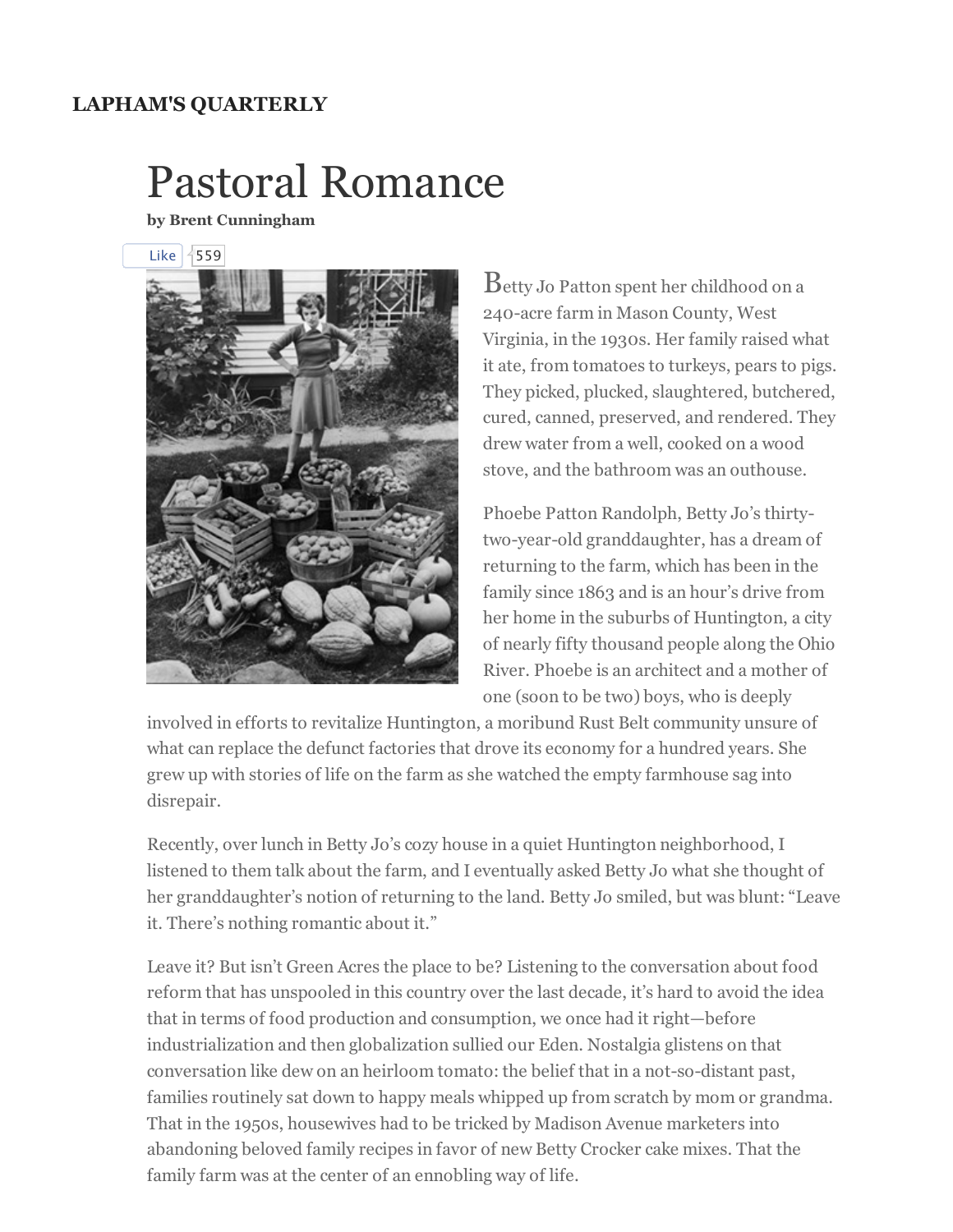

Brent Cunningham talks with LQ editor Elias Altman about visiting West Virginia and the trials and tribulations of the modern food-reform movement.

Listen to the LQ Podcast on iTunes

Evidence of the nostalgia abounds. There is an endless series of books by urban food revolutionaries who flee the professional world for the simple pleasures of rural life, if only for a year or so: *Growing A Farmer: How I Learned to Live Off the Land; Coop: A Family, a Farm, and the Pursuit of One Good Egg; The Bucolic Plague: How Two Manhattanites Became Gentlemen Farmers: An Unconventional Memoir*. A new crop sprouts each year. There's Michael Pollan's admonition, in his bestselling book *Food Rules*, to not "eat anything your great-grandmother wouldn't recognize as food." And then there are countless articles about the young and educated putting off grad school to become organic farmers. A March 5 piece in the *New York Times* is typical. Under the headline, "In New Food Culture, a Young Generation of Farmers Emerges," it delivers a predictable blend: twenty-somethings who quit engineering jobs to farm in Corvallis, Oregon—microbrews, Subarus, multiple piercings, indie rock, yoga. This back-to-thelandism is of a piece with the nineteenth-century, do-it-yourself fever that has swept certain neighborhoods of Brooklyn, complete with handlebar mustaches, jodhpur boots, classic cocktails, soda shops, and restaurants with wagon wheels on the walls.

The surest sign that this nostalgia has reached a critical mass, though, is that food companies have begun to board the retro bus. PepsiCo now has throwback cans for Pepsi (the red-white-and-blue one Cindy Crawford famously guzzled in the 1990s) and Mountain Dew (featuring a cartoon hillbilly from the 1960s) in which they've replaced "bad" highfructose corn syrup with "good" cane sugar. Frito-Lay is resurrecting a Doritos chip from the 1980s (taco-flavored, a sombrero on the package). When nostalgia is co-opted by corporate America and sold back to us, as it invariably is, the backlash can't be far behind. Consider this the opening salvo.

It's unlikely that most serious food reformers think America can or should dismantle our industrial food system and return to an agrarian way of life. But the idea that "Food used to be better" so pervades the rhetoric about what ails our modern food system that it is hard not to conclude that rolling back the clock would provide at least some of the answers. The trouble is, it wouldn't. And even if it would, the prospect of a return to Green Acres just isn't very appealing to a lot of people who know what life there is really like.

I came to Huntington last November with my wife, the food writer Jane Black, to research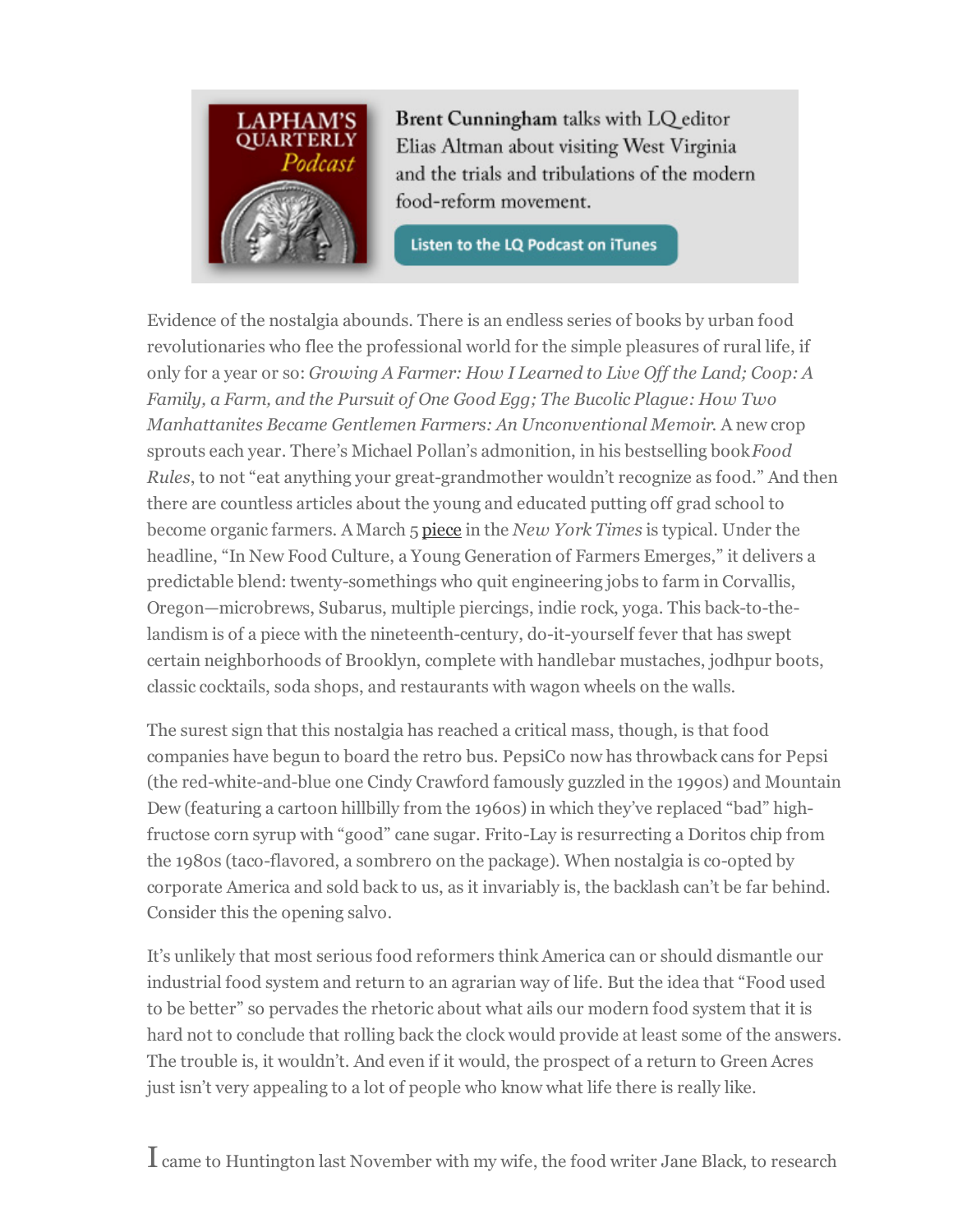a book about the effort to build a healthier food culture there. This is where celebrity chef Jamie Oliver last year debuted his reality television show, *Jamie Oliver's Food Revolution*, after the Huntington metro area was labeled the nation's most unhealthy community by a 2008 Centers for Disease Control study. It is a place that has suffered the familiar litany of postindustrial woes: a decimated manufacturing base, a shrinking population, a drug problem. It is also precisely the kind of place where the food-reform movement must take hold if it is to deliver on its promise of large-scale and enduring change.

How would the messages and assumptions that have powered the movement in the elite enclaves where it took root over the last decade—like Brooklyn, where we live, Berkeley, Washington, DC, etc.—play in communities like Huntington? Places where most people don't consider Applebee's and Wal-Mart to be the enemy. Where the familiar and the consistent are valued over the new and the exotic, especially when it comes to what's for dinner. Where a significant portion of the population lives in poverty or perilously close to it.

Jane and I suspected that the environmental, social justice, it-just-tastes-better case for eating seasonally and sustainably that our foodie friends consider self-evident would be met with skepticism—or shrugs—by people who have more pressing concerns than the plight of tomato pickers in Florida or the fact that cows are meant to eat grass, not corn. Nostalgia, though, did not immediately register with us as part of the movement's message problem. Perhaps because we live in the same world as the people who write those My-Year-Doing-X books, foodie nostalgia only seemed an innocuous, if annoying, bit of yuppie indulgence.

But in Huntington we kept meeting people like Betty Jo. Alma Keeney, for instance, who also grew up on a farm, is baffled by her daughter-in-law Shelly's decision to launch a goatcheese business. Shelly runs the fledgling Yellow Goat Farm with her friend, Dominique Wong, and together they tend their Nubian and Alpine dairy goats on a small plot in Proctorville, Ohio, just across the river from Huntington. The eighty-seven-year-old Alma, Shelley told us, prefers individually wrapped American slices of cheese, not "farm food," which brings back memories of hard times. Jane and I started thinking about the uncritical, even simplistic way that our agricultural past—and our kitchen-table past—are referenced in American society generally, and in the conversation about food reform specifically.

The farmer is among the most enduring figures in the American pantheon. "Those who labor in the earth are the chosen people of God," wrote Thomas Jefferson in *Notes on the State of Virginia*, his classic work on the promise of the American experiment. The agrarian ideal—a belief that the family farm is the soul of the nation, a pure embodiment of our democracy—is a recurring theme in the national narrative. In 1782, J. Hector St. John de Crèvecoeur, in his *Letters from an American Farmer*, celebrated the notion of independence and self-sufficiency that is central to the story: "Where is that station which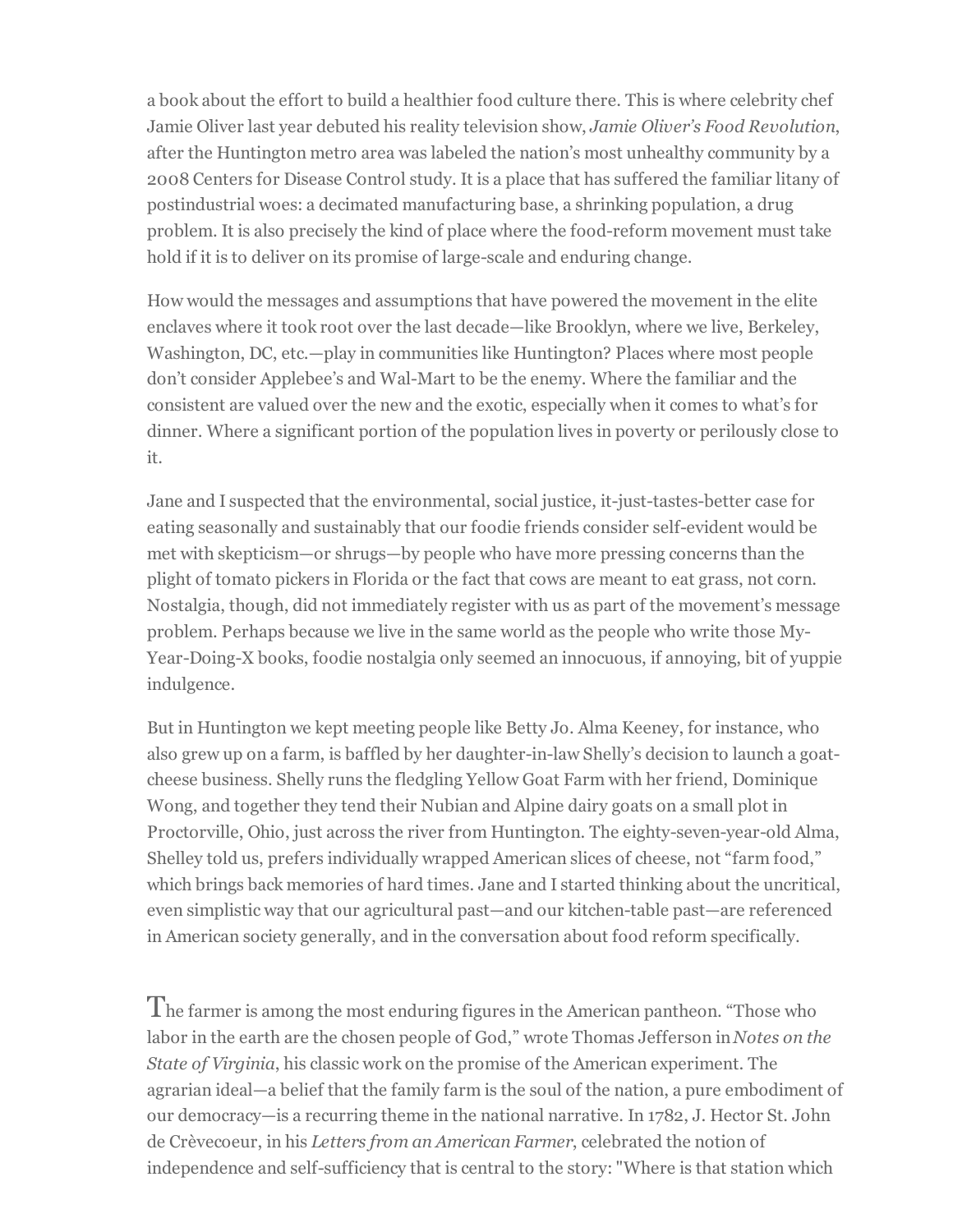can confer a more substantial system of felicity than that of an American farmer, possessing freedom of action, freedom of thoughts, ruled by a mode of government which requires but little from us?"

The exalted status of the farmer has influenced political strategy and policy decisions throughout our history: in New Deal legislation that sought to place the family farm, which struggled mightily during the Depression, on par with other industries primarily through price supports; in an amendment to the Selective Service Act of 1940, which granted deferments to young men who were "necessary to and regularly engaged in an agricultural occupation"; in the creation of the U.S. food-assistance program in 1954, which pitted the stalwart American farmer against the menace of Soviet collectivized agriculture. And it surely informs the nostalgia that shrouds today's food-reform movement. One can essentially trace a through line from Thomas Jefferson's romantic image of the farmer to a recent defense of rural America in the *Washington Post* by Tom Vilsack, the U.S. Secretary of Agriculture: "There's a value system there. Service is important for rural folks. Country is important, patriotism is important."

Today most of us are so removed from the agricultural life, and so ignorant about its realities, that this wholesome and nostalgic lens is the only one we know. Research by the FrameWorks Institute, a think tank employed by nonprofits to strategically reframe public conversation about social issues, found that for Americans, "Rural Utopia" is the dominant image of life beyond the cities and suburbs: a countryside "filled with poor but noble, tough and hard-working people living healthier and fundamentally better lives than the rest of us." This despite the fact that the reality in rural America today is one of decline: unemployment, rising divorce rates, a scramble to get out. According to the Bureau of Labor Statistics, farming is the nation's fourth-most-dangerous job.

Still, nostalgia has been a useful tool for the food-reform movement. It has provided a blueprint for how to think about and act on the daunting environmental, moral, and health problems associated with our industrial food-system for people who have the resources financial, social, and educational—that allow them to participate in the movement if they so choose, and that predispose them to be sympathetic to the cause in the first place. Whether they started raising chickens in their backyards or simply became better informed about how their food is produced, this idea that we've lost our way has helped make food *important*, and in ways that go beyond simple sustenance.

Most of these food revolutionaries won't become actual farmers, and most of those who do —including those microbrew-swilling kids in Corvallis—won't make a career of it. But the movement has, I suspect, permanently changed their attitudes toward food, and this alone is already forcing modest systemic change. Since 1994 the number of farmers' markets in the U.S. has risen from 1,700 to more than 6,000. And between 2000 and 2009, organicfood sales grew from \$6 billion to nearly \$25 billion—still less than 4 percent of total U.S. food sales, but it's a start. Twenty years from now, most of these young "farmers" will have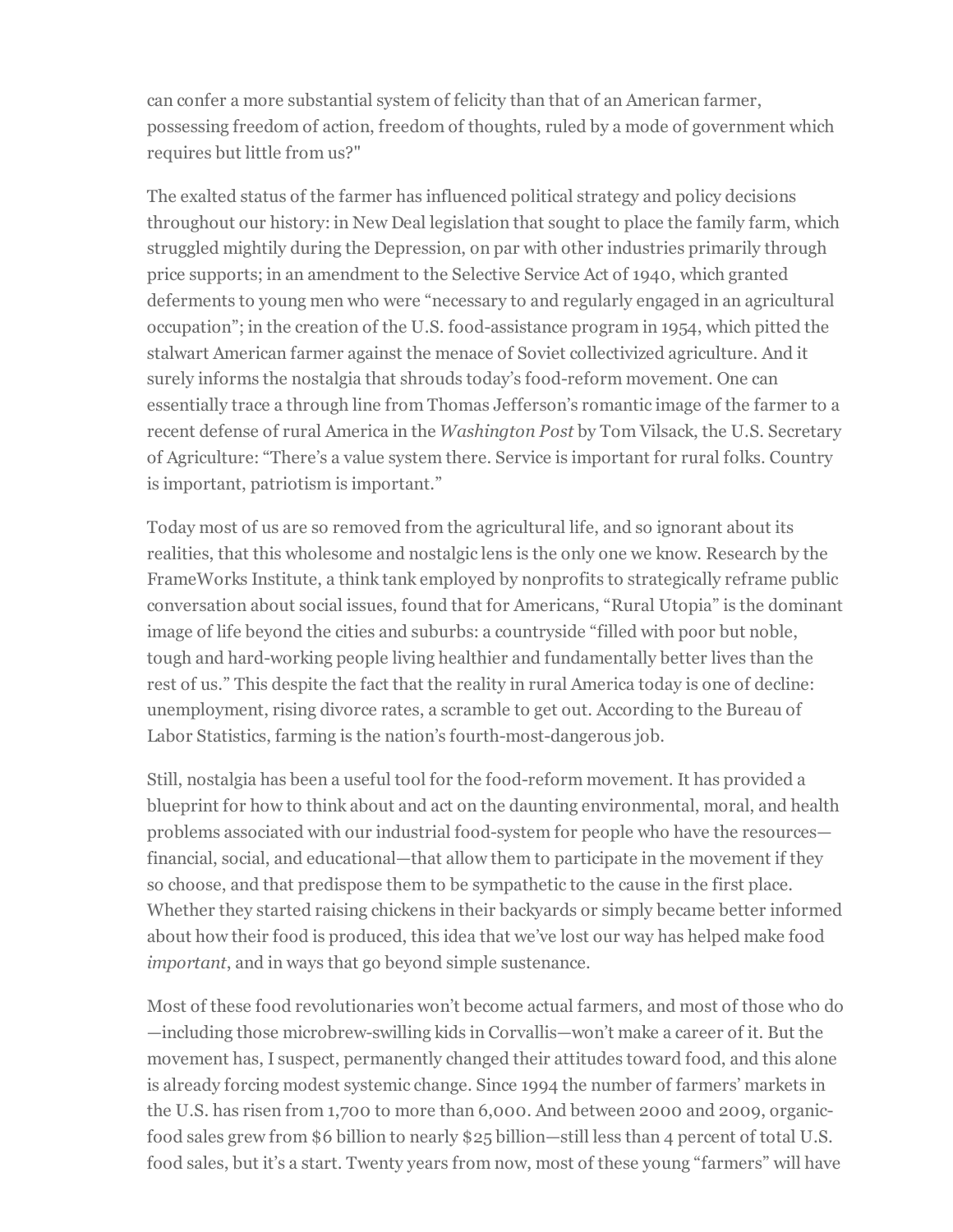rejoined the professional ranks. Like their middle-class forefathers who tuned in, turned on, and dropped out in the 1960s, the appeal of financial security and a climate-controlled office will, in most cases, win out. That said, they probably won't be regulars at McDonald's, and they'll instill these values in their own kids.

Nevertheless, a "bourgeois nostalgia" pervades the food-reform movement, as Amy Trubek, an anthropologist at the University of Vermont who studies food and culture, points out. This is a perception of our food history that is the luxury of people who have little or no experience with farming, or more generally with manual labor. A perception that appeals to those who have never had to cook from scratch, let alone milk cows, kill chickens, and bake bread, just to get food on the table every day. A perception of people for whom it makes perfect sense to redefine their *leisure* time to include things like making *guanciale* or Meyer-lemon marmalade. As such, it may not resonate with great swaths of the public who don't fit this demographic profile, and it is a perception that ignores some crucial truths about our food history.

The reality of America's food past is far more complicated, and troubling, than is suggested by the romantic image at the heart of our foodie nostalgia. In *Revolution at the Table* and its sequel, *Paradox of Plenty*, the historian Harvey Levenstein provides a more sober, and ultimately more useful, accounting of that past. Levenstein shows how, starting in the late nineteenth century and continuing through the twentieth, food preparation steadily migrated outside the home. The reason is simple: if you have no choice but to plan and prepare multiple meals every day, cooking not only isn't cool, it's tedious and damned hard work.

Jane and I experienced this firsthand in West Virginia. We both are skilled and enthusiastic cooks, and as part of the reporting for the book, we wanted to see how well, and local, we could eat, and for how much money, preparing three meals a day. But we also understood that we were the kind of people for whom cooking is a hobby. Outside our door in Brooklyn, there is a cornucopia of options for the nights when we are busy or not in the mood to cook. In Huntington, though, most of those options are missing. Three months in we began to notice, with dismay, that as soon as one meal was finished, we had to start thinking about the next. Four months in, the joy of cooking was replaced by a growing irritation, a longing to amble down the block for *banh mi* or a bowl of ramen. By mid-March, Jane wrote in her journal, "Officially sick of cooking."

Between 1880 and 1930, the fruits of industrialization—canning, bottling, the growth of food manufacturers and restaurants—enabled the outsourcing of food preparation that Levenstein describes. Improved transportation—first the railroad and then the automobile —and food-preservation processes—refrigerated rail cars, for instance—brought an end to seasonal and regional restrictions on what we ate. Soon, people in Kentucky had the same food choices as those in New York or California.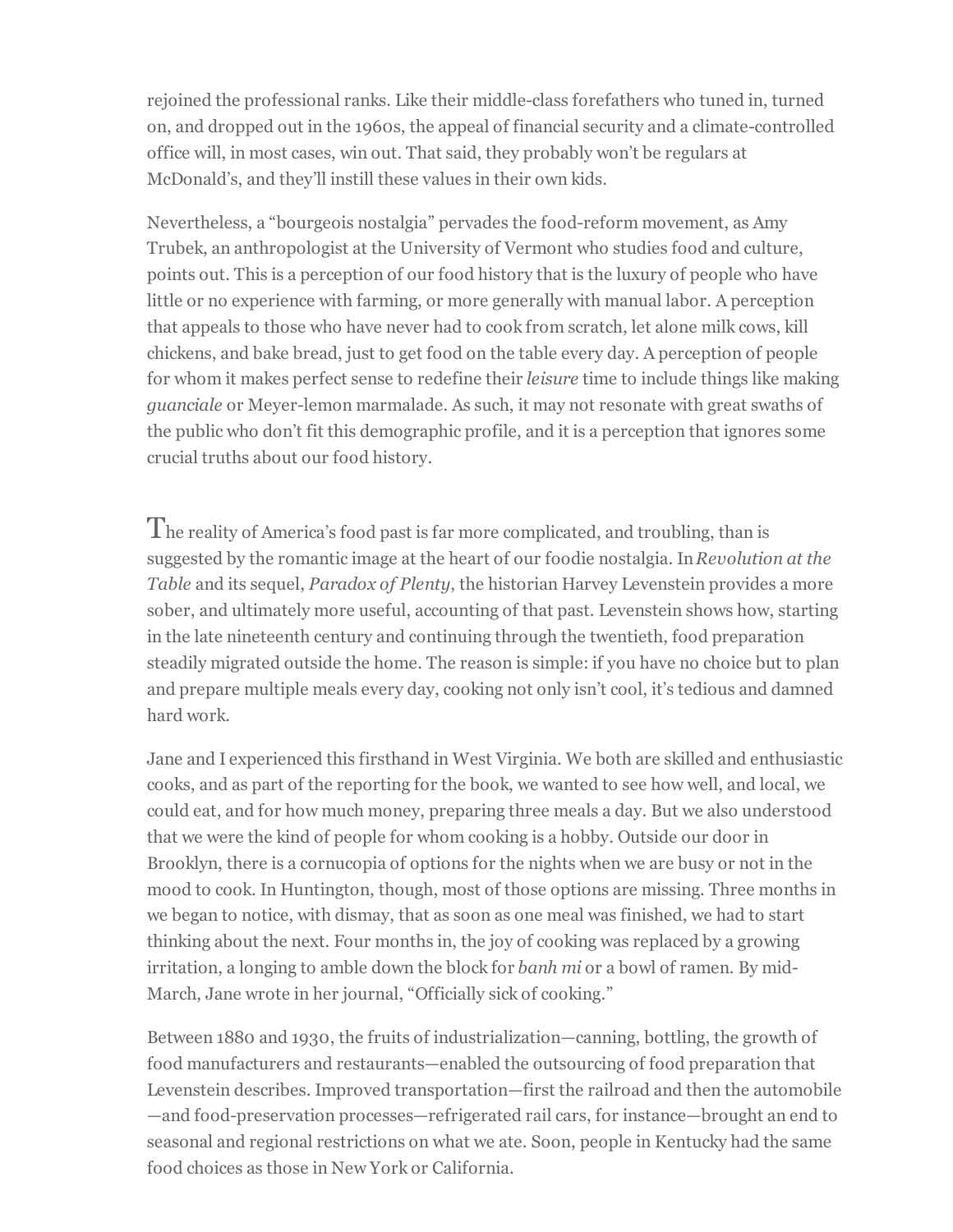The standardization of the American diet, so bemoaned by people like me, is what many maybe even most—people want at mealtime. It is reassuring to have what everyone else has. The desire to have the same Big Mac in Syracuse as in San Diego is a big part of why fast-food outlets became America's default dining-out option, and why suggesting that as a nation we return to a more seasonal and regional way of eating will be a tough sell.

The family farm itself was not immune to these developments. By the 1920s and '30s, the gap between city and farm diets had begun to collapse, as processed foods became highstatus items in rural areas. Poor Appalachian farmers began to prefer canned hams to country hams; farm women who could afford store-bought canned vegetables and other processed food embraced this new convenience without a second thought that they were abandoning a purer, nobler way of life.

There's a reason that less than 2 percent of people in this country are engaged in farming today, and it isn't simply that they've been driven off the land by Cargill and ADM. Just like Betty Jo Patton, many of them wanted things to be easier. This revolution at the table—the one that produced the food culture that today's revolutionaries are trying to counter—was considered a tremendous leap forward. It was modern. It gave people time for things other than keeping the family fed.

There is an even more fundamental concern about our nostalgia: America's food system has always depended on the exploitation of someone, whether it was indentured servants, slaves, tenant farmers, braceros and other guest workers, or, now, immigrants. In his ode to the American farmer, Cr $\tilde{A}$ "vecoeur made it clear that he had a little help on his farm. "My Negroes are tolerably faithful and healthy," he wrote. This is an aspect of our agricultural heritage that rarely gets mentioned in the mainstream conversation about food-system reform, and it raises thorny questions about who actually grows, harvests, processes, and prepares the food in a capitalist society. We have no history of a food system that does not depend on oppression of some sort, and it seems unlikely that we will be able to create a future system that avoids this fate. The leaders of the food revolution have, in recent years, begun to speak out on the matter of farm-worker rights. But few acknowledge—at least in the public debate—that if a central goal of the movement is a more equitable food system, then the notion that we once had it right is deeply problematic.

Exploitation is as true in the kitchen as in the field. Women have always borne the burden of transforming the raw to the cooked in the American home. Interestingly, it was a confluence of these two inconvenient truths about our food past—its reliance on women and exploited labor—that helped set the stage for our national embrace of fast food.

During the Gilded Age following the end of the Civil War, and continuing into the early twentieth century, America's rapidly expanding ranks of wealthy industrialists used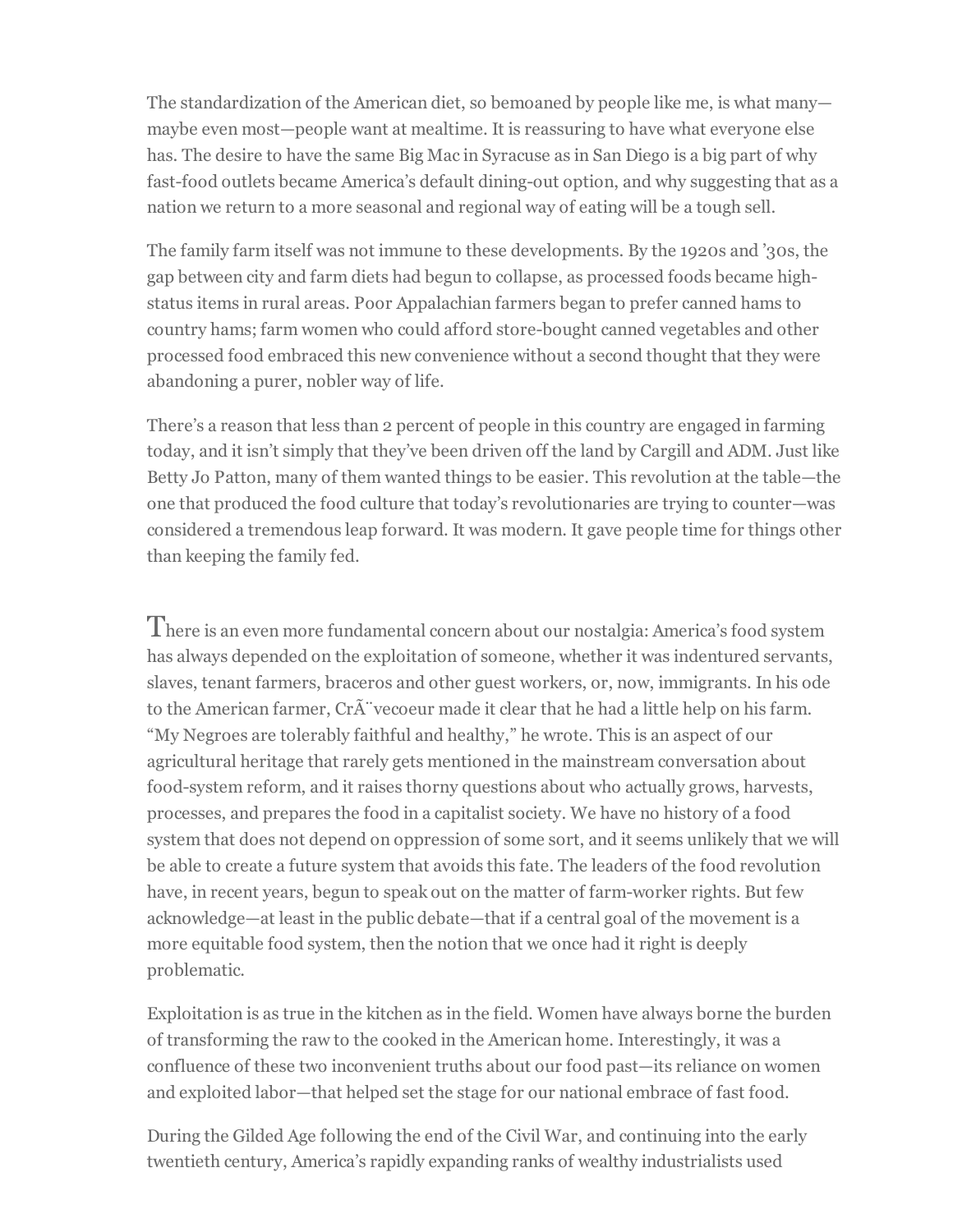extravagant dinner parties, featuring French haute cuisine, as a way to showcase their status. Hosts and hostesses sought to outdo one another: chefs were imported from France; eight courses were standard, as were menu cards, elaborate centerpieces, and a labor-intensive style of service known as *à la Russe*, which involved a butler carving and arranging the food on plates at a sideboard, which were then delivered to guests by servants. (The traditional style had been to fill the table with platters and bowls and let the guests serve themselves.)

The fetish for French cuisine, and all the attendant showmanship, quickly trickled down, and the nation's middle-class, which also was expanding, sought pecuniary emulation of this conspicuous consumption. Competitive dinner parties became a fixture of middleclass social life. And it wasn't just at dinner; there were also multicourse luncheons and high teas to pull together. The problem, though, was that middle-class households couldn't afford the number and quality of servants necessary for this kind of entertaining. This "servant problem," as Levenstein calls it, became something of an obsession for American housewives, who saw it as the main obstacle to fulfilling society's expectations of them.

Their plight led to various time-saving experiments, including cooperative kitchens—in which meals for multiple families were prepared for pickup in a central location—and the first home-meal delivery services. The former failed because they were regarded as a violation of the "ideal of American family life," a critique that had more than a whiff of antisocialist sentiment. The latter, it turns out, was simply an idea ahead of its time. These delivery services conformed to what was then considered the standard for a "proper meal": three courses and a menu that changed daily. As such, they were too expensive to be sustainable. The inability to solve the middle-class servant problem led, eventually, to a new conception in American society of what constituted a proper meal: simpler, cheaper, and of course, faster. We know how that story turned out.

By misrepresenting—or misunderstanding—our food history, we make a realistic conversation about what to change and how to change it more difficult than it already is. America will not revert to a nation of family farms. Convenience will always be important. Seasonal and regional limitations on what we eat can only go so far. If Americans want to cook like their grandmothers, fine, but the fact is our grandmothers, by and large, made only a handful of meals, they made them over and over again, and they used plenty of shortcuts, courtesy of the industrial age. My grandmother's cornbread, which still remains the gold standard for cornbread in my family twenty years after her death, began with a Martha White mix.

Nostalgia is part of a larger message problem that food revolutionaries face as they attempt to broaden the appeal of their cause. For example, when Wal-Mart announced earlier this year that it would, over the next five years, reduce the amount of sodium by 25 percent and added sugars by 10 percent in its house brands, and pressure other food